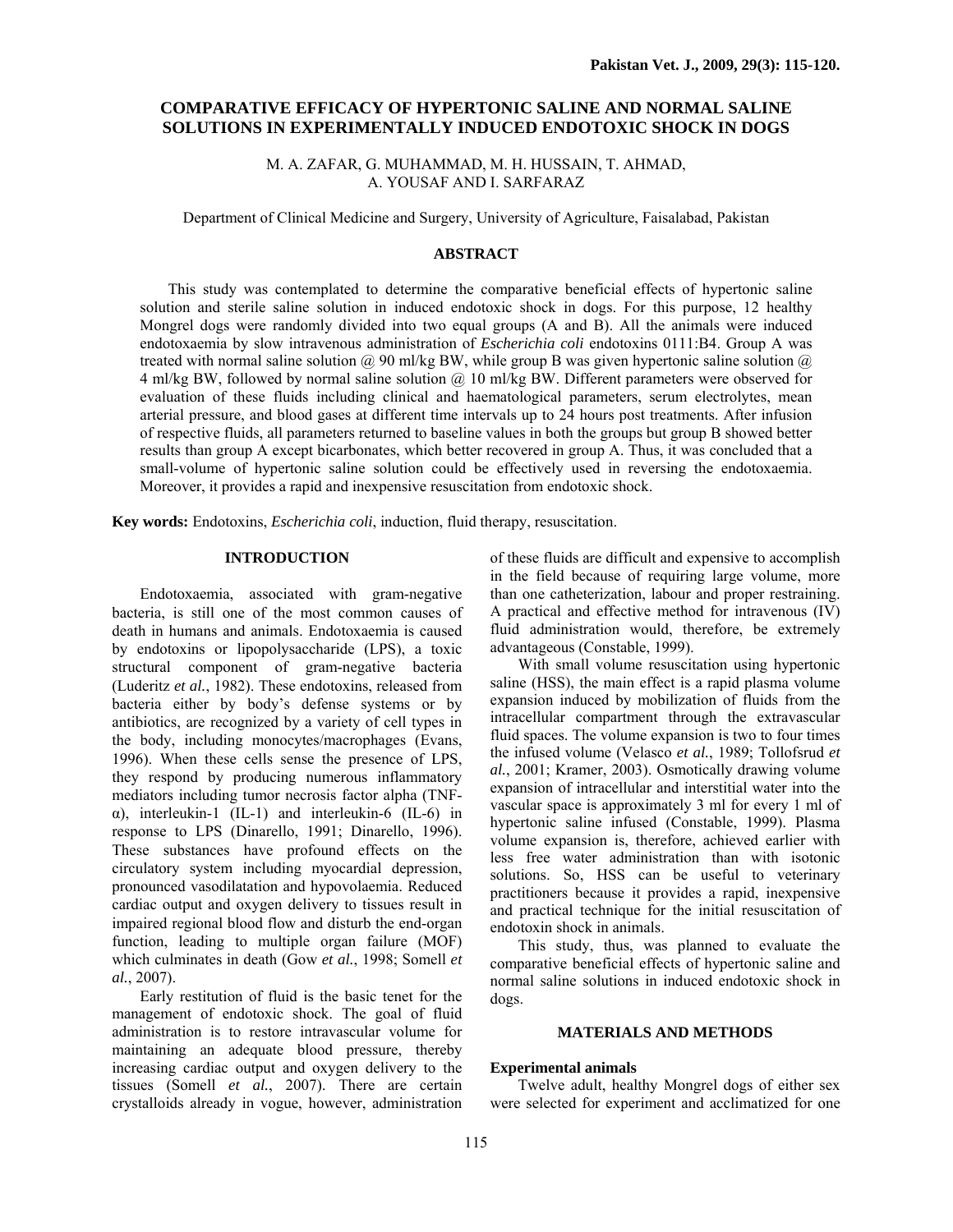week. All the animals were fed on the same feed, with fresh water available a*d libitum* and were subjected to complete blood count, faecal and urine examination to ascertain their health status.

### **Instrumentation**

Each dog was sedated only for intravenous cannulations with a combination of ketamine HCl and acepromazine @ 10 and 0.2 mg/kg, respectively, intramuscularly. For infusion of respective solutions, IV catheters (Vasocan® Brannula) of 18-gauge were introduced percutaneously into the left cephalic veins in all the animals. Medial side of the right limb was shaved and cannulated with 22-gauge IV catheter in the femoral artery to measure the mean arterial blood pressure (MAP) of each animal using saline sphygmomanometer during whole of the experiment.

### **Induction of endotoxic shock**

Endotoxic shock was induced by slow (over 5 min) intravenous administration of *Escherichia coli*  endotoxins (lipopolysaccharides *E. coli,* 0111:B4- Sigma Chemical Co, St. Louis, MO, USA) at 1 mg/kg BW. The main criterion of endotoxaemia was mean arterial pressure (MAP) <60 mmHg (Cohen *et al.*, 1996; Batmaz *et al.*, 2003).

## **Treatment protocol**

At the treatment stage, animals were randomly divided into two groups i.e. A and B, each comprised of six dogs. Animals in group A were infused with normal saline solution  $(0.9\% \text{ NaCl})$   $(a)$  90 ml/kg BW, while animals in group B were infused with hypertonic saline solution (7.5% NaCl)  $\omega$  4 ml/kg BW, followed by sterile saline solution @ 10 ml/kg BW.

### **Evaluation parameters**

The parameters observed for evaluation of therapeutic efficacy of normal saline (NS) and hypertonic saline solution (HSS) were respiration rate, pulse rate, rectal temperature, mean arterial pressure (MAP), haemoglobin (Hb) concentration, haematocrit, sodium  $(Na^+)$ , chloride (Cl<sup>-</sup>), potassium  $(K^+)$ , bicarbonates  $(HCO<sub>3</sub>)$  and blood pH values. These parameters were observed at baseline (before induction of shock), during endotoxic shock, and 30, 60 minutes, 3, 8, 12, and 24 hours after infusion of respective fluids.

Venous blood samples were collected with and without anticoagulant. The blood samples with anticoagulant were used to determine Hb concentration and haematocrit values, while the samples without anticoagulant were used to harvest serum for biochemical profiles and stored at  $-20^{\circ}$ C until assayed. The haemoglobin concentration was determined by cyannmethemoglobin method and haematocrit values were determined with microhematocrit method, as described by Benjamin (1978). Serum  $Na<sup>+</sup>$ , Cl<sup>-</sup> and  $K<sup>+</sup>$ were determined with the help of EasyLyte Analyzers

(Medica Corporation, Bedford UK) and HCO<sub>3</sub> with the help of Microlab-200 (S. No. 8-0939, Vital Scientific, Merck, Netherlands).

## **Statistical analysis**

Statistical analyses were performed using student ttest. All analysis was performed using the Statistical Software Package (SPSS Version 11.5). Statistical significance was assigned at  $p<0.05$ .

### **RESULTS**

Baseline values for the systemic parameters of the both groups are shown in Tables 1 and 2 and are not significantly different. After endotoxic shock, there was significant change in the values of all the parameters from the baseline but difference was again nonsignificant within groups.

### **Clinical parameters**

## *Body temperature*

There was an increase in body temperature during endotoxaemia in all the animals of both the groups. After instituting the respective treatments, rapid fall in body temperature was noted in both the groups. But this decrease in body temperature was more rapid in group B than in animals of group A. Within 6 hours, body temperature was near to normal in group B and was normal within 12 hours (Fig. 1). But in group A, it did not attain its normal value even after 24 hours.



**Fig. 1: Body temperature in dogs of two groups at different time intervals after treatment** 

## *Pulse rate*

A sharp increase in pulse rate was noted in endotoxic shock. After treatment, it decreased more rapidly in group B as compared to group A. In group A, first its trend was increasing after treatment but then it decreased and became near to normal within 24 hours. On the other hand, group B showed good recovery and values became normal within study time (Fig. 2).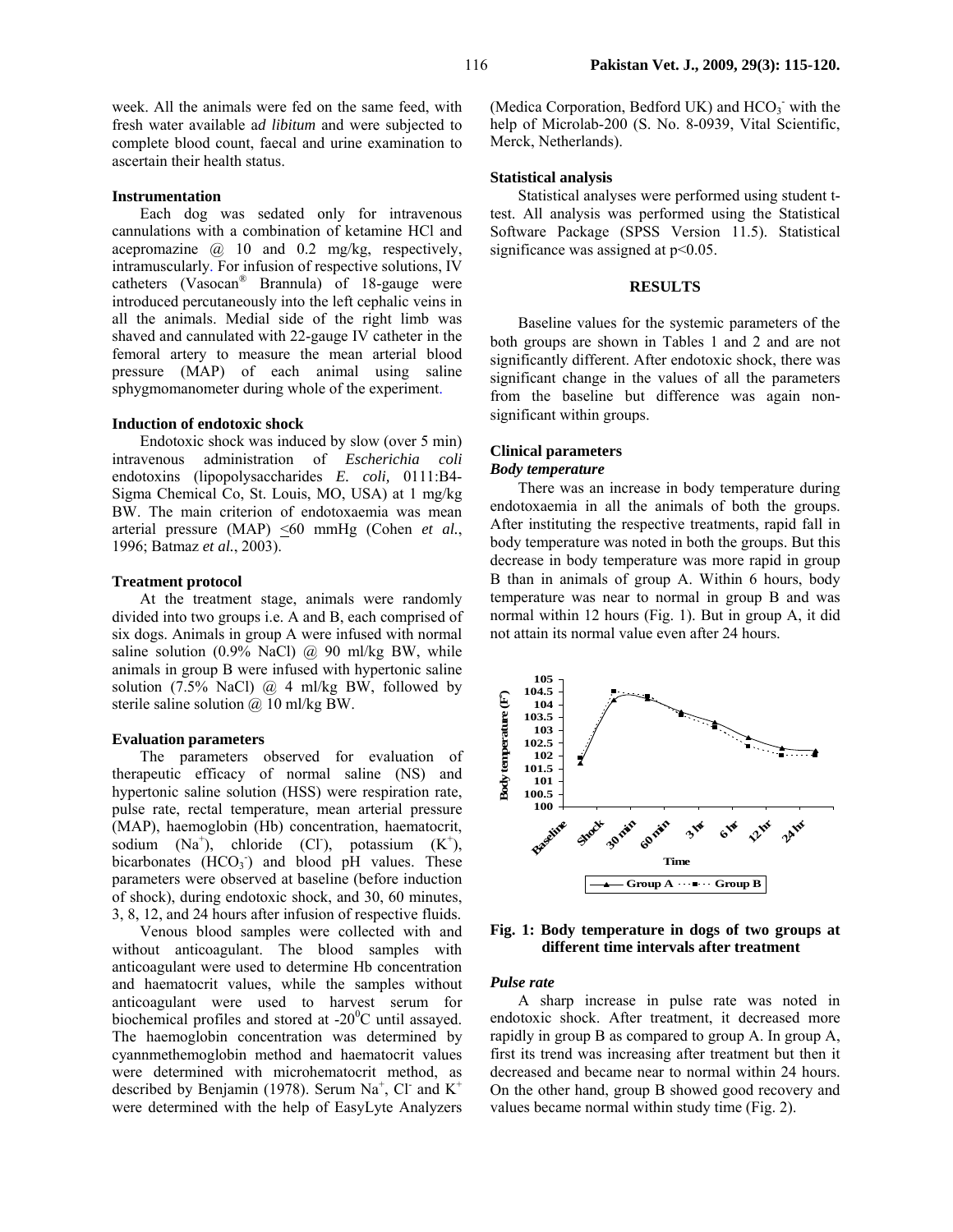

## **Fig. 2: Pulse rate in dogs of two groups at different time intervals after treatment**

#### *Respiration rate*

There was a marked increase in respiration rate of animals in both the groups during endotoxic shock. After administration of fluids, group B showed falling trend towards normal and respiration rate in this group became normal within 12 hours (Fig. 3). Group A showed falling trend but slower than its counterpart. After 24 hours, respiration rate was near to normal in group A but did not become normal.





### **Haematological parameters** *Haemoglobin concentration*

Concentration of haemoglobin increased in endotoxic shock. After infusion of respective treatments, group B showed significant difference compared to group A  $(P< 0.05)$  within 60 minutes in reversing the Hb levels towards normal (Table 1). The values were normal in animals of group B within 24 hours but animals of group A could not achieve normal values within observing time and Hb concentration was still high than the normal.

#### *Haematocrit*

Values of haematocrit also increased than its normal values during endotoxic shock. In group B, the haematocrit values started to return towards normal after infusion of allotted fluid and it showed significant difference  $(P<0.05)$  over group A within first 60 minutes. Group A showed recovery towards normal but slower than group B and did not return to normal within 24 hours. On the other hand, animals of group B showed rapid recovery and the value was near to normal within observing time (Table 1).

## **Blood gases**

Among blood gases, only  $HCO<sub>3</sub>$  and blood pH were measured.

### *Bicarbonates*

Administration of endotoxins induced significant decrease in bicarbonate ions concentration. After fluid resuscitation, bicarbonate  $(HCO<sub>3</sub>)$  values started to recover in group A and it became significantly higher compared with group B  $(P<0.05)$  within first hour and these values remained higher than the group A up to 6 hours (Table 1). But after 6 hours, group B showed rapid recovery and reached baseline within 24 hours as for group A.

# *Blood pH*

After development of endotoxic shock, blood pH decreased in all the animals. After administration of respective fluids to the animals, pH rapidly recovered and became normal within 24 hours after administration of HSS to the animals of group B. While in group A, values of blood pH recovered but slowly and did not return to normal within observing time (Table 1).

## **Serum electrolytes**

## *Sodium*

There was an increase in sodium ions  $(Na^+)$ concentration from the baseline during shock state in all the animals. After instituting the treatments, group A showed good recovery towards normal and showed significant differences (P<0.05) throughout the study period over group B (Table 2). While in group B, there was an increasing trend in the  $Na<sup>+</sup>$  ions concentration for first 3 hours but after that there was rapid fall in the values and it was near to baseline within 24 hours.

#### *Chloride*

Same observations were observed in the chloride ions (Cl<sup>-</sup>) concentration as for sodium  $(Na^+)$  ions. After administration of respective fluids, group A showed good recovery towards normal and significant differences (P<0.05) were observed over group B from 60 minutes to 6 hours. After that, group B showed rapid recovery towards baseline and it was near to baseline within observing time (Table 2).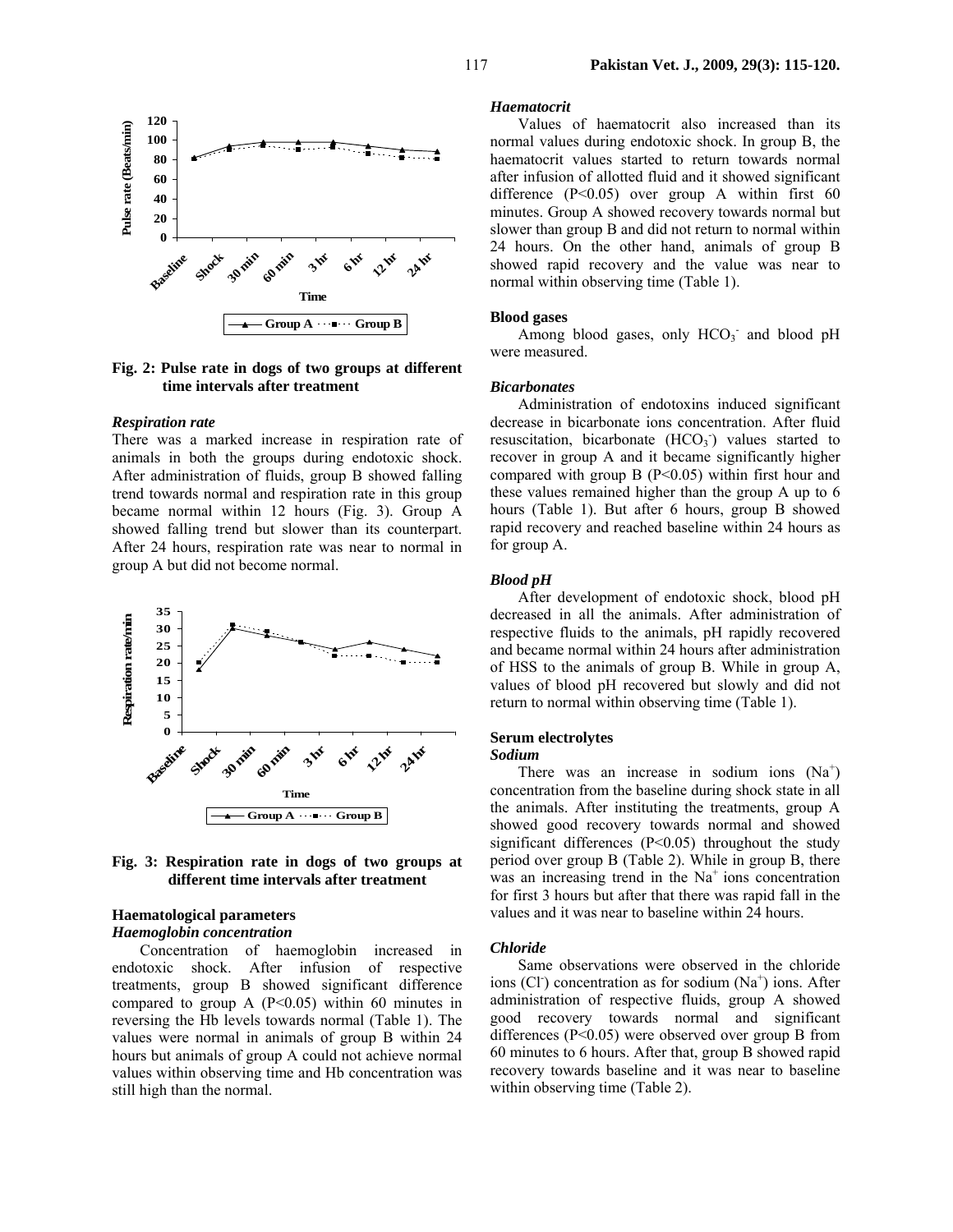|                  |               |                 |               | Time after treatment |                                                                     |                                                               |                            |                      |                            |
|------------------|---------------|-----------------|---------------|----------------------|---------------------------------------------------------------------|---------------------------------------------------------------|----------------------------|----------------------|----------------------------|
| <b>Variables</b> | <b>Groups</b> | <b>Baseline</b> | Shock         | $30 \text{ min}$     | $60 \text{ min}$                                                    | 3 hrs                                                         | 6 hrs                      | $12$ hrs             | $24$ hrs                   |
| Haematocrit      | A             | $35 + 105$      | $43 + 2.28$   | $44 + 2.04$          | $49 \pm 1.60$                                                       | $48 \pm 1.55$                                                 | $46+121$                   | $42 \pm 1.97$        | $40 \pm 1.47$              |
| (%)              | B             | $35 \pm 1.41$   | $43 \pm 1.05$ |                      | $42 \pm 1.75$ $43 \pm 2.40^*$                                       | $42 \pm 2.07$ <sup>*</sup>                                    | $41 \pm 2.25$ <sup>*</sup> | $39 \pm 1.87$        | $36 \pm 1.87$ <sup>*</sup> |
| Hb conc.         | A             | $12 \pm 1.05$   | $14 \pm 0.82$ | $16 + 0.75$          | $17 \pm 0.82$                                                       | $17 \pm 1.10$                                                 | $16 + 117$                 | $15 \pm 1.17$        | $15 \pm 0.75$              |
| (g/dl)           | B             | $13 \pm 1.38$   | $16 \pm 0.89$ |                      | $16 \pm 1.26$ $15 \pm 0.84$ <sup>*</sup> $14 \pm 0.82$ <sup>*</sup> |                                                               | $15 \pm 0.75$              | $14 \pm 0.75$        | $13 \pm 0.89$ <sup>*</sup> |
| HCO <sub>3</sub> | A             | $19 \pm 1.52$   | $14 \pm 0.98$ |                      |                                                                     | $14 \pm 1.26$ $17 \pm 1.51^*$ $20 \pm 1.26^*$ $21 \pm 1.03^*$ |                            | $19 + 117$           | $19 \pm 0.89$              |
| (mEq/l)          | B             | $20 + 179$      | $14 + 151$    | $13 + 151$           | $14 \pm 0.98$                                                       | $17 + 103$                                                    | $17 + 163$                 | $19 + 103$           | $20 \pm 1.33$              |
| Blood pH         | A             | $727 + 01$      | $6.87 + 0.2$  | $695 + 01$           |                                                                     | $6.95 \pm 0.6$ $7.11 \pm 0.4$                                 | $7.10 \pm 0.6$             | $7.15 \pm 0.2$       | $7.14 \pm 0.8$             |
|                  | B             | $732 + 04$      | $685 + 01$    | $685 + 02$           |                                                                     | $6.97 \pm 0.5$ $7.21 \pm 0.1^{\circ}$ $7.25 \pm 0.1^{\circ}$  |                            | $7.28 + 0.8^{\circ}$ | $7.31 \pm 0.7^{\circ}$     |

**Table 1: The results of haematological examination, bicarbonates and blood pH before and after treatment in both groups**

\*Significantly different from other group (P<0.05).

**Table 2: The results of serum electrolytes and mean arterial pressure before and after treatment in both the groups** 

|                  |        |                 |                | Time after treatment |                            |                               |                           |                         |                            |
|------------------|--------|-----------------|----------------|----------------------|----------------------------|-------------------------------|---------------------------|-------------------------|----------------------------|
| <b>Variables</b> | Groups | <b>Baseline</b> | <b>Shock</b>   | $30 \text{ min}$     | $60 \text{ min}$           | 3 hrs                         | 6 hrs                     | $12$ hrs                | $24$ hrs                   |
| Sodium           | A      | $139 + 24$      | $146 + 32$     | $144 + 34$           | $142 \pm 2.9$ <sup>*</sup> | $140 \pm 2.7$ <sup>*</sup>    | $142 + 28$ <sup>*</sup>   | $143 + 31$ <sup>*</sup> | $138 \pm 2.7$ <sup>*</sup> |
| (mEq/l)          | B      | $138 + 26$      | $144 + 26$     | $146 \pm 2.2$        | $152 + 29$                 | $154 + 15$                    | $150 + 0.9$               | $146 \pm 2.7$           | $143 \pm 3.3$              |
| Chloride         | A      | $106 + 21$      | $110 + 16$     | $112 + 23$           | $105 \pm 1.8$ <sup>*</sup> | $109 \pm 1.6^{\circ}$         | $109 + 15^{*}$            | $111 + 16$              | $107 \pm 2.3$              |
| (mEq/l)          | B      | $108 + 2.8$     | $112 + 25$     | $118 + 16$           | $120 + 27$                 | $119 + 13$                    | $119 + 21$                | $117 + 21$              | $110 \pm 3.1$              |
| Potassium        | A      | $38 + 147$      | $3.0 \pm 0.63$ | $2.8 \pm 0.75$       | $3.0 \pm 0.21$             | $3.1 \pm 0.50$ $3.3 \pm 0.39$ | $36 + 023$                | $3.8 \pm 0.27$          | $3.8 \pm 0.10$             |
| (mEq/l)          | B      | $41 + 0.52$     | $3.1 \pm 0.16$ | $3.1 \pm 0.23$       |                            | $3.3 \pm 0.24$                | $3.5 + 0.28$              | $3.8 \pm 0.34$          | $4.0 \pm 0.51$             |
| <b>MAP</b>       | A      | $118 \pm 8.16$  | $59 \pm 8.1$   | $67 \pm 4.7$         | $71 + 24$                  | $79 + 49$                     | $89 \pm 6.3$              | $96 \pm 5.1$            | $105 \pm 2.7$              |
| (mm Hg)          | В      | $117 \pm 7.58$  | $54 \pm 3.7$   | $76 \pm 3.8$         | $84 \pm 3.2$ <sup>*</sup>  | $92 + 37$ <sup>*</sup>        | $99 \pm 4.4$ <sup>*</sup> | $109 \pm 6.6^{\circ}$   | $116 \pm 6.6^{\circ}$      |

\*Significantly different from other group (P<0.05).

# *Potassium*

There was decreasing trend in the potassium ions (K<sup>+</sup> ) concentration during endotoxic shock. After administration of allotted fluids to the animals of both the groups, no significant differences were observed at each observational time in recovering the values towards baseline (Table 2). And potassium ions became normal within 24 hours in both the groups.

## **Haemodynamic parameters**

The MAP was  $\leq 60$  mm Hg in all groups, as it was cut-off point for induction of endotoxic shock. After initiation of treatment, MAP rose quickly in both the groups but group B showed rapid increase throughout the study period and showed significant differences from group A  $(P< 0.05)$  at each observational time from 60 minutes onward. Within 24 hours, MAP values became normal in group B but it was not so in group A (Table 2).

## **DISCUSSION**

In the present study, increased body temperature, heart and respiration rates, haematocrit and haemoglobin concentrations and decreased mean arterial pressure indicated endotoxaemia in all the dogs and these findings are in agreement with other studies (Kreimeier *et al.*, 1991; Batmaz *et al.,* 2003). Mean arterial pressure of  $\leq 60$  mm Hg was accepted as typical

hypotension after endotoxin administration (Cohen *et al.*, 1996).

The cornerstone of management of endotoxic shock is rapid fluid transfusion to maintain the circulating volume, to rapidly increase plasma volume and to restore cardiovascular function, thereby increasing cardiac output, oxygen delivery and tissue perfusion (Kreimeier *et al.*, 1991). Most regimens emphasize the importance of administering crystalloids and/or colloids as early shock therapy which results in increased vascular volume, mean arterial pressure and cardiac output (Luypaert *et al.*, 1986).

In the present study, increased values of haematocrit and Hb concentration from baseline values clearly indicated the presence of dehydration in the endotoxic shock which is supported by the previous studies (Cohen *et al.*, 1996; Batmaz *et al.*, 2003). After administration of the respective fluids, there was significant decrease in both the haematological values towards the baseline. Group B showed rapid fall in the values towards normal than group A which showed that plasma volume increased rapidly after administration of HSS, as reported previously (Velasco *et al.*, 1989; Constable *et al.*, 1991). This showed the efficacy of hypertonic saline solution to reverse the hypovolaemia developed in endotoxic shock.

The key feature for successful resuscitation of hypovolaemia or endotoxaemia in animals is the total amount of sodium (Constable, 1999). In endotoxaemia,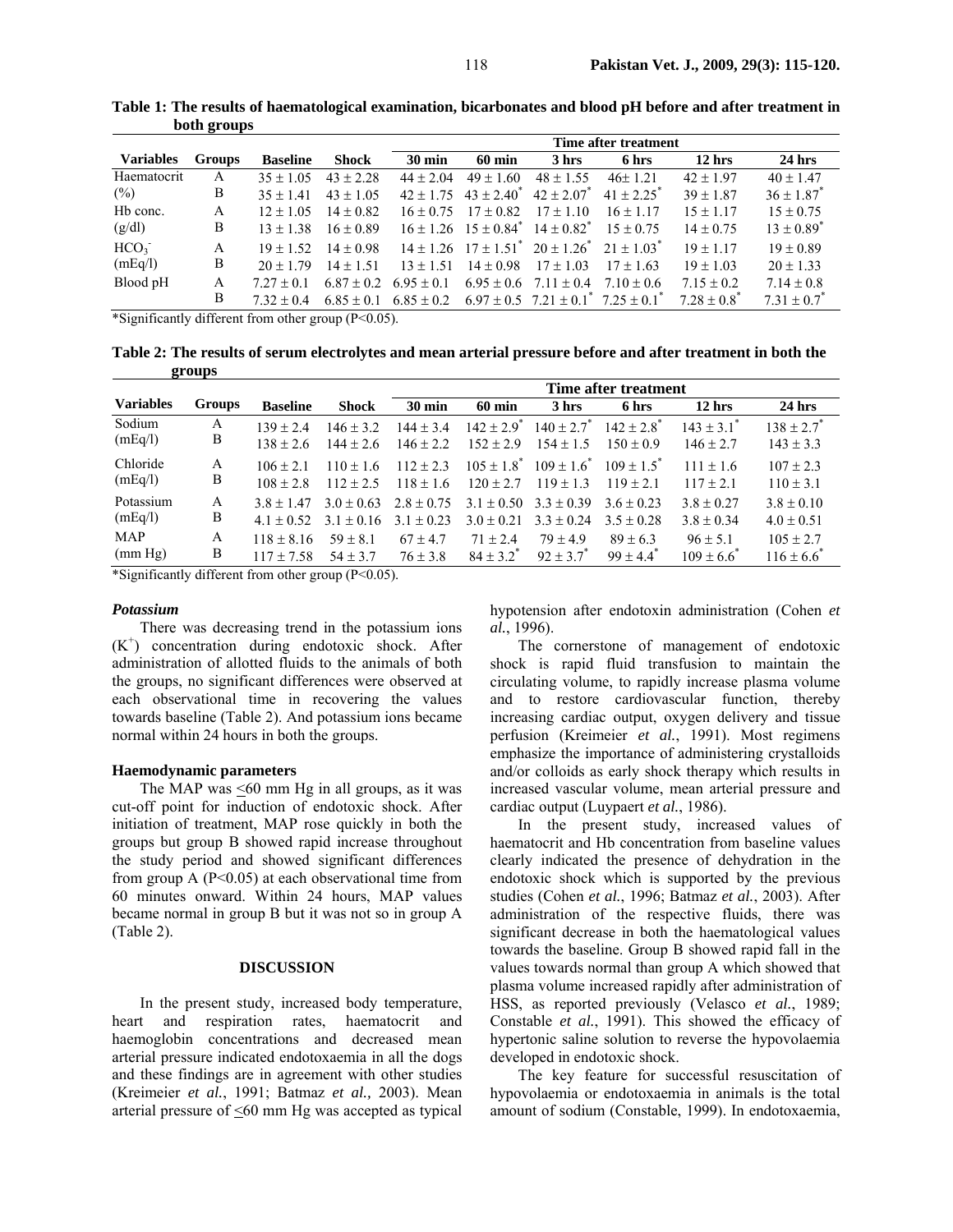the sodium ions concentration increased. After initiation of the treatment, the increased sodium level in shocked condition started to decrease and reached baseline values within 24 hours. In group B, the sodium ions concentration increased maximally up to 154 mEq/l for a short interval and this value was not beyond the limits of hypernatraemia that is 160 mEq/l (Tyler *et al.,* 1994). So, we could suggest that infusion of HSS is safer and it does not cause hypernatraemia in endotoxic shock, although some animals might be at risk, as reported by other investigators (Ajito *et al.,* 1999). So, HSS showed good results to resuscitate the animals from endotoxic shock due to its small volume.

Mean arterial pressure is of great importance for the evaluation of circulatory function during hypovolaemia and endotoxaemia. Principally, rise in serum osmolality is thought to cause the major effect by extraction of water from the interstitium and expansion of the intravascular volume (Constable *et al.*, 1996). Fall in MAP during endotoxic shock clearly indicates decreased intravascular volume which ultimately decreased cardiac output (Kreimeier *et al.*, 1991; Constable *et al.*, 1996; Batmaz *et al.,* 2003). In the present study, administration of HSS in animals of group B increased MAP more rapidly than in animals of group A. This impulsive increase in MAP showed that hypertonic saline could efficiently increase intravascular volume more rapidly with a small volume when comparing to normal saline infusion. Similar observations were made by Velasco *et al.* (1989). However, Ajito *et al.* (1999) reported that MAP decreased immediately after HSS infusion.

Blood pH is an indicator of acidosis. In this study, decreased blood pH during endotoxic shock clearly indicated occurrence of acidosis to the animals. After infusion of respective fluids, blood pH increased but results were very satisfactory in animals of group B. In this group, blood pH increased rapidly to baseline within observing time but it was not seen in group A. These observations are in accordance to the previous studies (Kreimeier *et al.*, 1991; Constable *et al.*, 1996; Batmaz *et al.*, 2003). So, HSS had shown well affectivity against acidosis.

Body temperature either rises in endotoxaemia or it may fall. In the present study, there was increased body temperature in all the animals administered with *E. coli*  endotoxins. This increase was sufficient to declare that animals were in the phase of endotoxic shock. After infusion of respective treatments to the animals, there was decrease in their body temperature but this trend was better in group B, showing the efficiency of hypertonic saline solution. Similarly, pulse and respiration rates also increased during endotoxic shock which returned to their baseline values within 24 hours in both the groups but group B showed better results.

## **Conclusion**

Depicted from the results of this study, hypertonic saline (HSS) is a small-volume resuscitative solution and seems to be handy and practical method for the initial management of endotoxic shock compare to normal saline solution.

### **REFERENCES**

- Ajito, T., K. Suzuki and S. Iwabuchi, 1999. Effect of intravenous infusion of a 7.2% hypertonic saline solution on serum electrolytes and osmotic pressure in healthy beagles. J. Vet. Med. Sci., 61: 637-641.
- Batmaz, H., Z. Yilmaz, A. Topal, O. S. Gorgul and S. Senturk, 2003. Effects of hypertonic sodium chloride, hypertonic sodium chloride + sodium bicarbonate and hypertonic sodium chloride + Ringer's lactate solution in the treatment of dogs with experimentally induced endotoxaemia. Turkish J. Vet. Anim. Sci., 27: 339-347.
- Benjamin, M. M., 1978. Outline of Veterinary Clinical Pathology.  $3<sup>rd</sup>$  Ed., The Iowa State Univ. Press, Ames, Iowa, USA.
- Cohen, R. I., S. Huberfeld, J. Genovese, H. N. Steinberg and S. M. Scarf, 1996. A comparison between the acute effects of nitric oxide synthase inhibition and fluid resuscitation on myocardial function and metabolism in endotoxemic shock. J. Crit. Care, 11: 27-36.
- Constable P. D., L. M. Schmall and W. W. Muir III, 1991. Respiratory, renal, hematologic and serum biochemical effects of hypertonic saline solution in endotoxemic calves. Amer. J. Vet. Res., 52: 990- 998.
- Constable, P. D., 1999. Hypertonic saline. Vet. Clin. North Amer., Food Anim. Pract., 15: 559-585.
- Constable, P. D., H. M. Gohar, D. E. Morin and J. C. Thurmon, 1996. Use of hypertonic saline-dextran solution to resuscitate hypovolemic calves with diarrhea. Amer. J. Vet. Res., 57: 97-104.
- Dinarello, C. A., 1991. The proinflammatory cytokines interleukin-1 and tumour necrosis factor and treatment of septic shock syndrome. J. Infect. Dis., 163: 1177-1184.
- Dinarello, C. A., 1996. Cytokines as mediators in the pathogenesis of septic shock. Current Topics in Microbiol. Immunol., 216: 133-165.
- Evans, T. J., 1996. The role of macrophages in septic shock. Immunobiology, 195: 655-659.
- Gow, K. W., P. T. Phang, S. M. Tebbutt-Speirs, J. C.English, M. F. Allard, C. M. Goddard and K. R. Walley, 1998. Effect of crystalloid administration on oxygen extraction in endotoxemic pigs. J. Appl. Physiol., 85: 1667-1675.